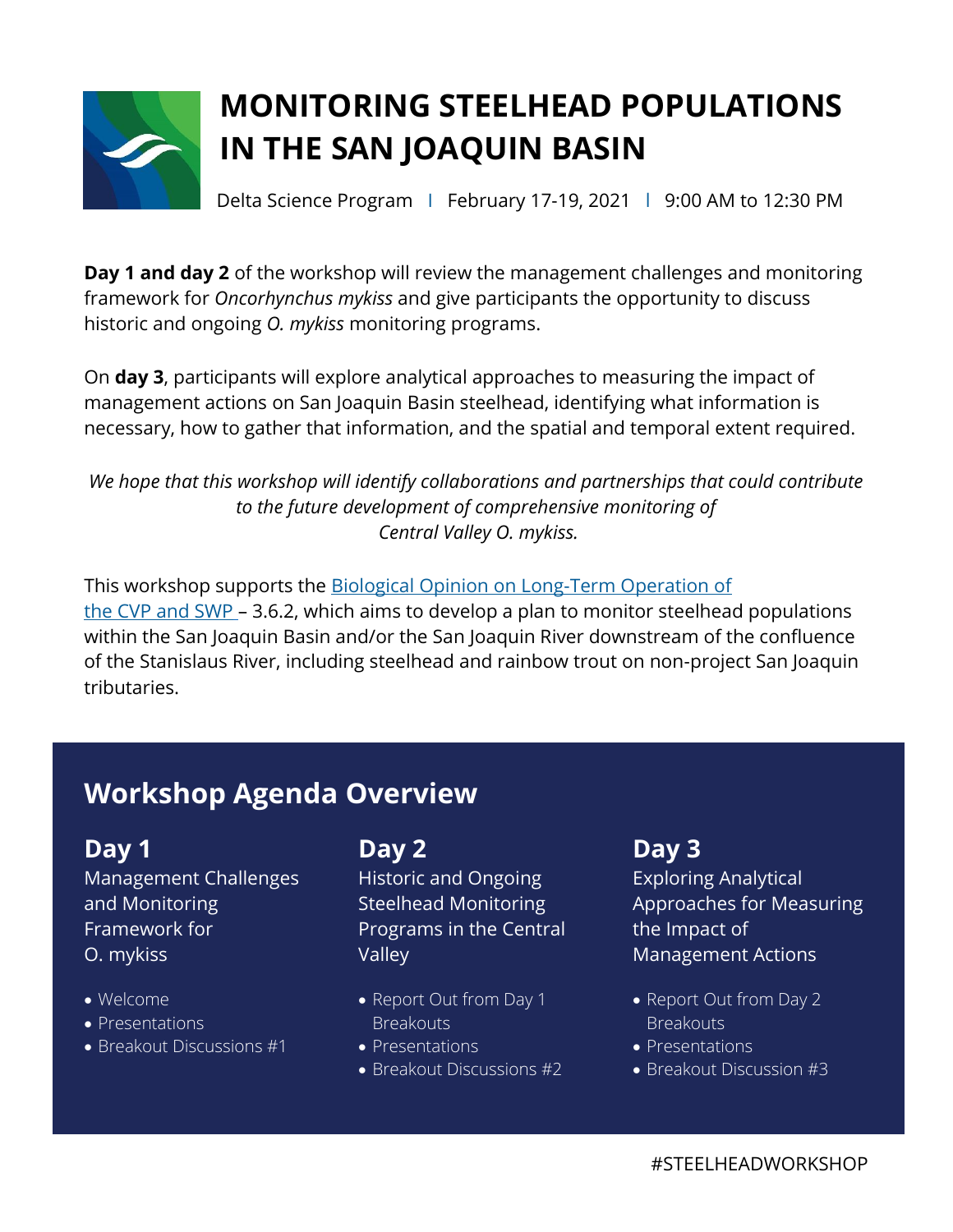# **Day 1**

### Management Challenges and Monitoring Framework for O. Mykiss

- **9:00 Welcoming Remarks** Bruce DiGennaro, *The Essex Partnership*
- **9:05 Opening Remarks 1:** "Partnerships to enhance monitoring and science for the Central Valley's most complex salmonid" – Louise Conrad, *Delta Stewardship Council*
- **9:10 Opening Remarks 2:** "San Joaquin Basin steelhead collaborative planning and monitoring goals" – Josh Israel, *U.S. Bureau of Reclamation*
- **9:15 Opening Remarks 3:** "NMFS perspectives on the management and regulatory connection to the workshop" – Howard Brown, *National Oceanic and Atmospheric Administration*
- **9:20 Presentation 1:** "Overview of steelhead monitoring in the Columbia River Basin" – Greg Sieglitz, *National Oceanic and Atmospheric Administration*
- **9:40 Presentation 2:** "Seventy years of diminishing biocomplexity and portfolio effect strength of Central Valley hatchery *O. mykiss*" – Eric Huber, *Independent Contractor*
- **10:00 Presentation 3:** "Steelhead monitoring in the Russian River watershed: Implementation of the California Coastal Monitoring Program" – Mariska Obedzinski, *California Sea Grant* with Gregg Horton, *Sonoma Water*
- **10:20 Presentation 4:** "The genetic basis of life history variation in *O*. *mykiss*" Devon Pearse, *National Oceanic and Atmospheric Administration*
- **10:40 Presentation 5:** "Life history models and key demographic parameters in steelhead" – Will Satterthwaite, *National Oceanic and Atmospheric Administration*
- **11:00 Break**
- **11:30 Breakout Discussion**

#### *Discussion Questions*

- 1. What challenges faced by out-of-basin monitoring programs are relevant to the Central Valley?
- 2. How did the examples address or demonstrate challenges associated with informing management decisions and building partnerships?
- 3. Who are the stakeholders for monitoring steelhead in the Central Valley?
- **12:30 Adjourn**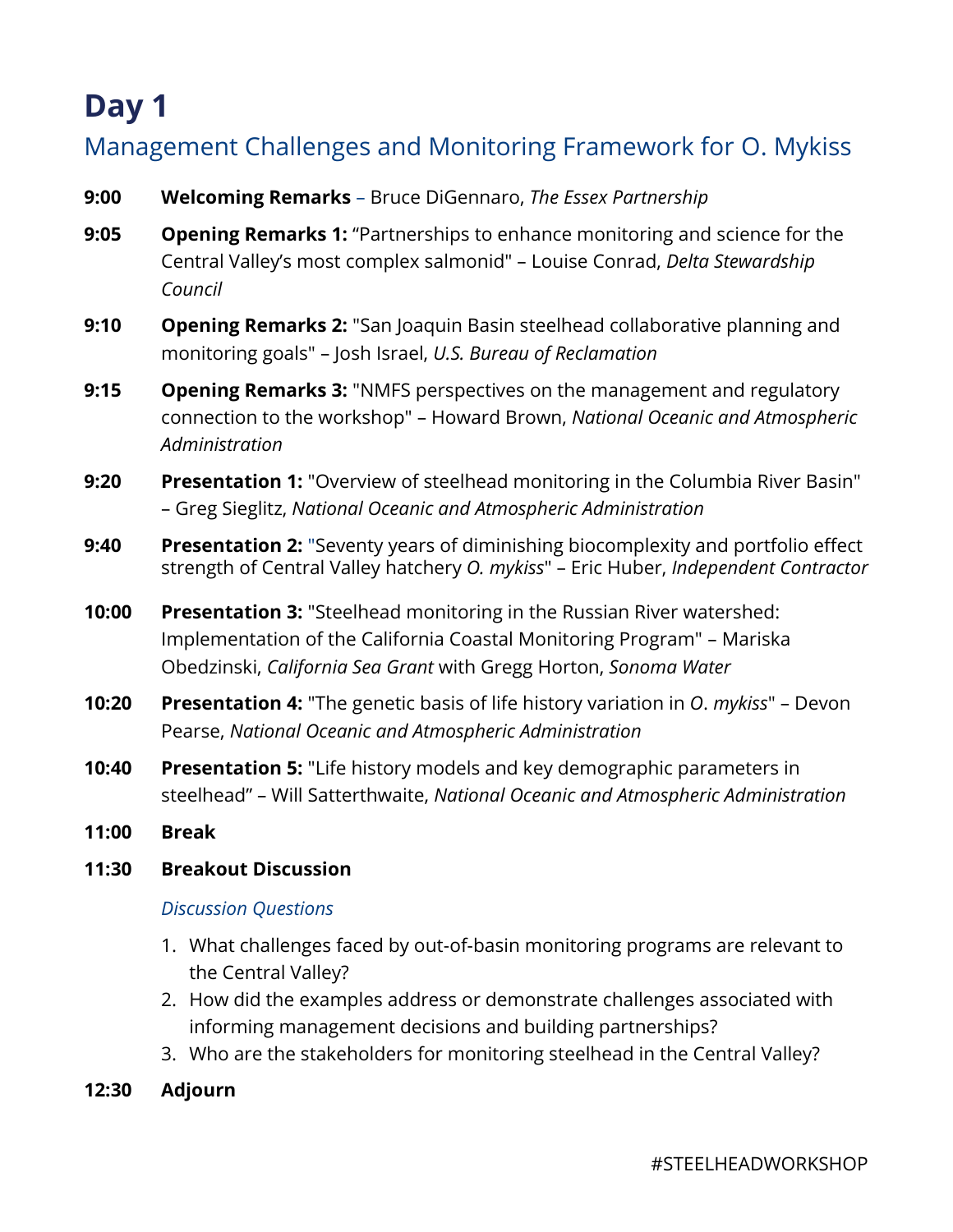# **Day 2**

## Historic and Ongoing Steelhead Monitoring Programs in the California Central Valley

- **9:00 Welcoming Remarks** Bruce DiGennaro, *The Essex Partnership*
- **9:05 Report out from breakout sessions** Bruce DiGennaro, *The Essex Partnership*
- **9:20 Presentation 1:** "Upper Sacramento River tributary Central Valley steelhead monitoring" – Ryan Revnak, *California Department of Fish and Wildlife*
- **9:40 Presentation 2:** "Mark-recapture of adult steelhead populations in the lower Sacramento River" – Daniel Martinez with Jonathan Nelson and Ryon Kurth, *California Department of Fish and Wildlife*
- **10:00 Presentation 3:** "Assessing contemporary *O*. *mykiss* monitoring can bolster strengths and forestall gaps in future efforts" – Michael Beakes, *U.S. Bureau of Reclamation* with Robyn Bilski, *California Department of Fish and Wildlife;* Pascale Goertler, *Delta Stewardship Council*; Bryan Matthias, *U.S. Fish and Wildlife Service*; Barbara Byrne and Page Vick, *National Oceanic and Atmospheric Administration*
- **10:20 Presentation 4:** "Monitoring multiple life history pathways in Stanislaus River *O. mykiss*" – Steve Zeug, *Cramer Fish Sciences*
- **10:40 Presentation 5:** "Enumeration and sampling of steelhead in the Stanislaus River: Expected approach and anticipated challenges" – Michael Hellmair, *FishBio*
- **11:00 Break**
- **11:30 Breakout Discussion**

#### *Discussion Questions*

- 1. What are the top priorities for monitoring steelhead in the Central Valley?
- 2. What information is needed given these priorities?
- 3. Of the information needed, what is currently being monitored?
- 4. Are there existing monitoring programs that could be modified to meet these data needs?
- 12:30 **Adjourn**